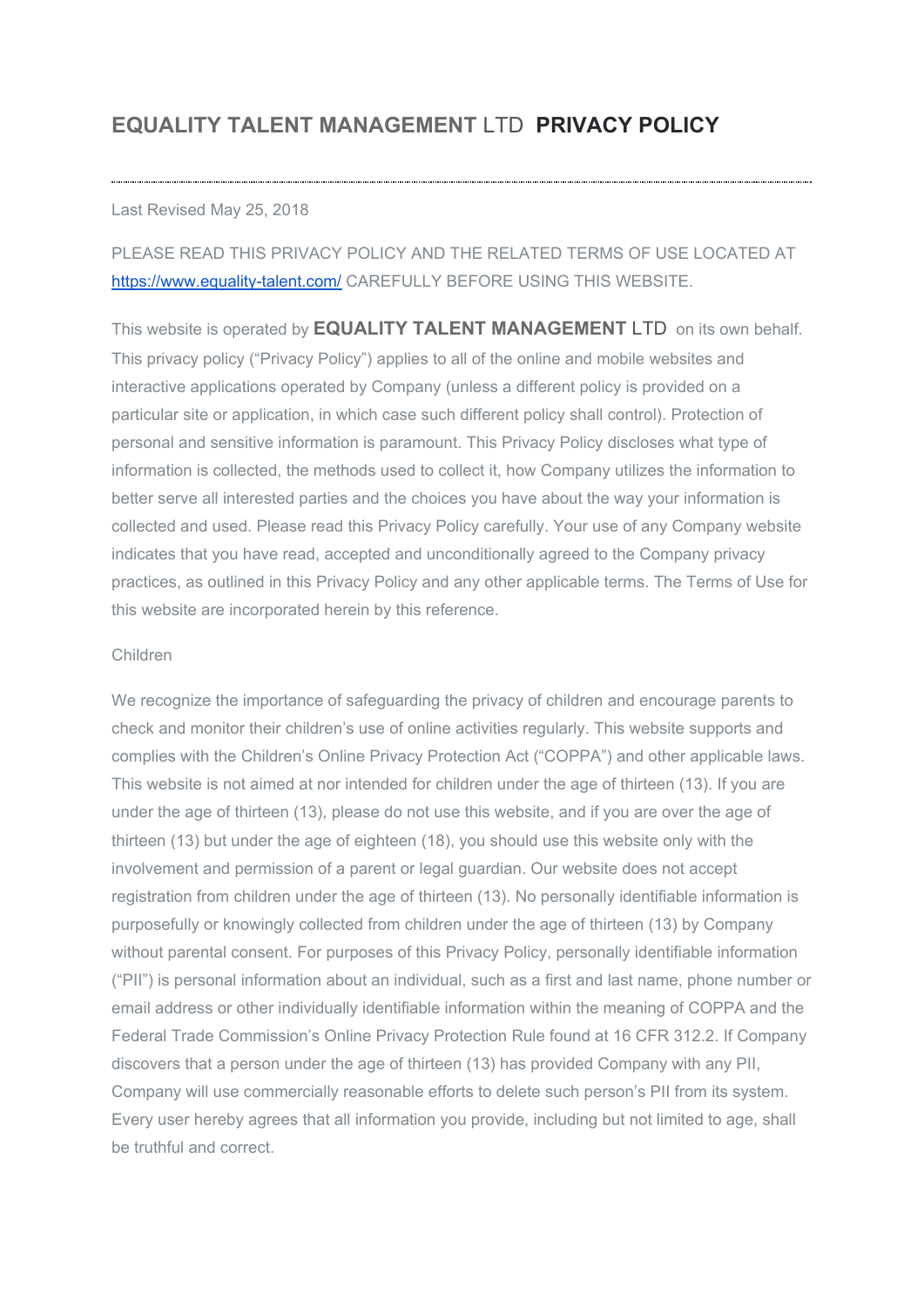#### Information We Collect

Company strives to provide our visitors with information relevant to their particular desires, needs and/or interests. The information we gather helps us to better serve our purpose. We may ask you to provide us with demographic information, information regarding your interests or other PII. Providing us with PII about yourself is voluntary, and you can always choose not to provide certain information, but then you may not be able to take advantage of or participate in some of the website's features. Company actively and passively gathers, analyzes and/or stores PII and other information generally by way of four different sources: (1) the PII voluntarily submitted by visitors when using or registering to use or receive our services or offers; (2) the PII visitors voluntarily provide when participating in any contests, sweepstakes and/or other promotions; (3) the PII visitors voluntarily provide when buying or ordering merchandise through the website; and (4) by tracking and analyzing online and mobile data and activity through mechanisms that identify site usage, browser types, IP addresses, and other data. This last source of information is explained in greater detail over the next several sections of this Privacy Policy.

#### Non-Personally Identifiable Information

When your computer or mobile device contacts our web servers (for example, when you visit this website, scan a Microsoft Tag or QR code, or view an HTML email), our web servers automatically collect usage information. Such usage information includes information about how our visitors use and navigate our website. It can include the number and frequency of visitors to each web page and the length of their stays, browser type, referrer data that identifies the web page visited prior and subsequent to visiting our website, and IP addresses (see below for more information on IP addresses). We also may determine the applicable technology available in order to serve you the most appropriate version of a web page, email, advertising or promotional announcement or similar service. This information is used to analyze and improve this website and to provide you with a more fulfilling and relevant experience.

#### Browser Cookies

Like many websites, we use browser "cookies". Cookies are a website's way of remembering who you are. A cookie is a small text file that is stored on your computer's hard drive or stored temporarily in your computer's memory. There are two kinds of cookies: those that are "session" oriented and those that are "persistent". Session cookies delete from your computer when you close your browser. Persistent cookies retain information for later use tomorrow, next week, next month, or whenever they are set to expire. We use cookies to help us to identify account holders and to optimize their experience on our website. Cookies also allow us to hold selections in a shopping cart when a user leaves this website without checking out. Also, we will use cookies to monitor and maintain information about your use of this website. Most web browsers accept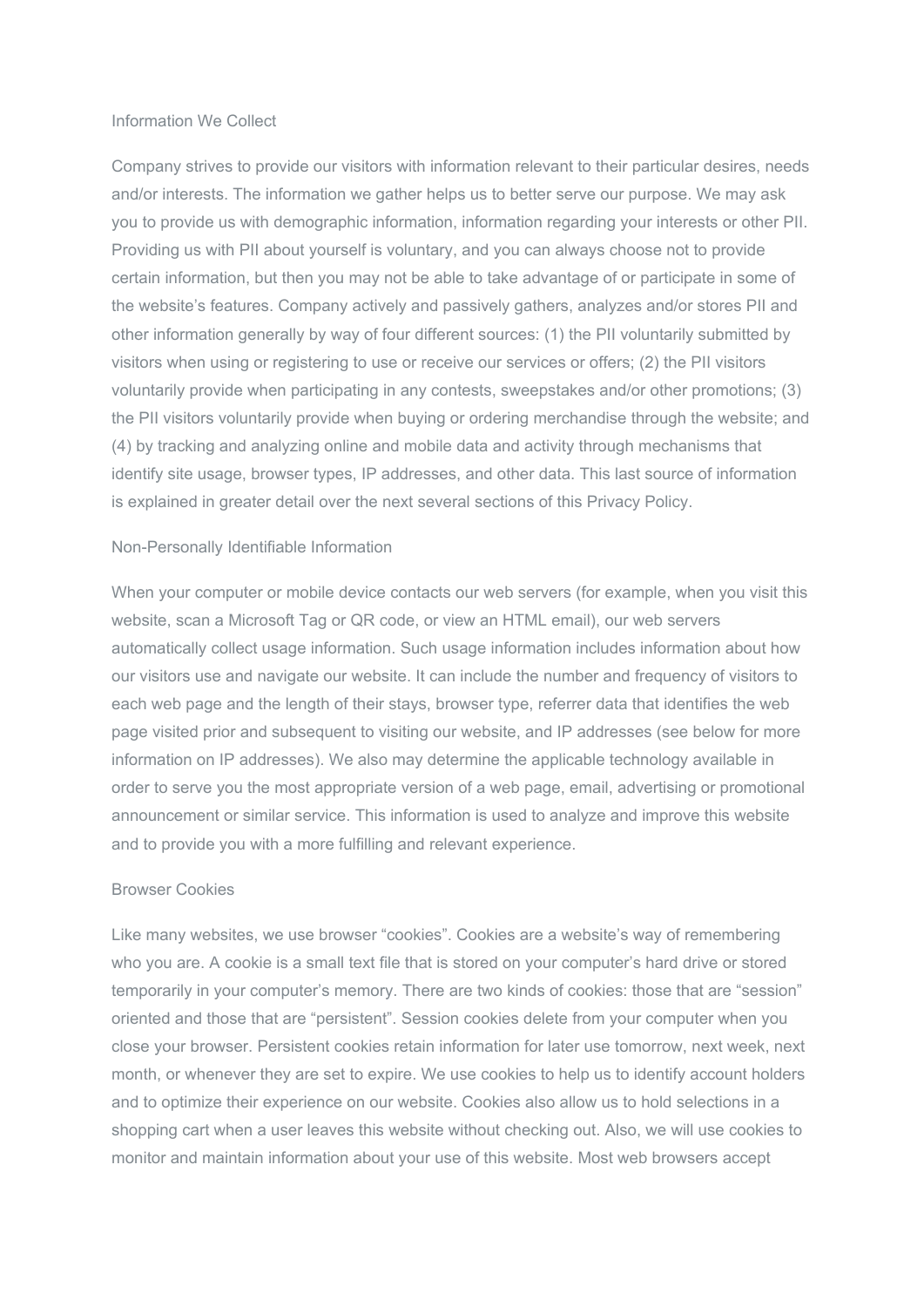cookies automatically. You can delete cookies manually or set your browser to automatically delete cookies on a pre-determined schedule. For example, in the Internet Explorer menu bar, select: Tools >Internet Options > Browsing History > Delete to view manual and automatic options. If you decline to accept cookies, you may not be able to take advantage of or participate in certain features of this website.

#### Flash Cookies

Our website enables the use of the Adobe Flash Player. Adobe's Flash Player is used by the vast majority of websites that offer video and other interactive content. By default, your use of the Adobe Flash Player generates "flash cookies" (also known as "persistent identification elements" or "local shared objects"). Adobe provides a short disclosure about Flash Cookies in its End User License Agreement, stating "Use of the web players, specifically the Flash Player, will enable the Software to store certain user settings as a local shared object on our computer. These settings are not associated with you, but allow you to configure certain settings within the Flash Player." The Adobe Flash Player (and similar applications) use flash cookies to remember user settings, preferences and usage similar to the browser cookies referenced above, but flash cookies can store more information than browser cookies and are managed through a different interface than the one provided by your web browser. You can control the degree to which you accept flash cookies by accessing your Adobe Flash Player management tools directly through the settings manager for Adobe Flash, located at

[http://www.macromedia.com/support/documentation/en/flashplayer/help/settings\\_manager.html.](http://www.macromedia.com/support/documentation/en/flashplayer/help/settings_manager.html) If you do not allow flash cookies to take any disc space on your computer, you may not be able to take advantage of or participate in certain features on the website. Users with a computer running the Windows operating system can view flash cookie files in this folder: \Documents and Settings\[username]\Application Data\Macromedia\Flash Player. Users with a computer running the Apple operating system can view flash cookie files in this folder:

/users/[username]/Library/Preferences/macromedia/Flash Player. Flash cookies, or LSO files are stored typically with an ".SOL" extension.

Although the Adobe Flash Player is used by the vast majority of websites that offer video content and/or games, it is not the only technology being used in the ever-shifting online and mobile content environment. HTML5 is an increasingly popular web standard used for presenting content, especially content delivered to mobile devices. HTML is the mark-up language used for the World Wide Web. Almost all web pages you visit on the internet are based around HTML code. HTML5 is simply the fifth and latest iteration of this mark-up language that allows for more interactive web pages. One of the real benefits of HTML5 is its potential to standardize the highly fragmented rich-media universe. Some HTML5 code may allow your response to advertising and other activities to be monitored across websites and such information to be stored on your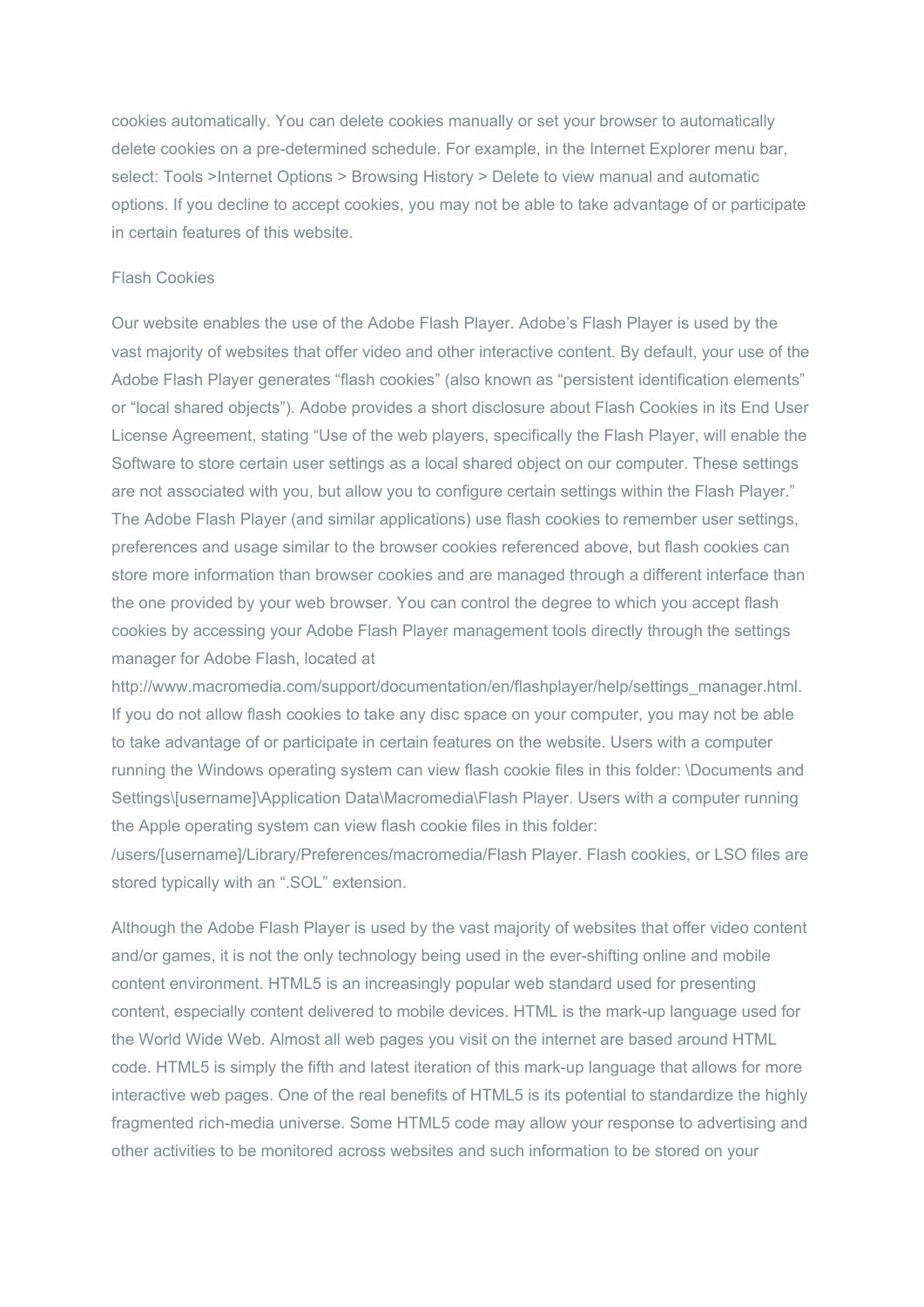computer or mobile device. Technology solutions that allow users to opt-out of or block this sort of tracking are being developed through browser add-ons and other tools.

#### Web Beacons

Our web pages or email messages may contain a small graphic image called a web beacon, which is sometimes also called a "clear gif", that allows us to monitor and collect certain limited information about our users, such as the type of browser requesting the web beacon, the IP address of the computer that the web beacon is sent to and the time the web beacon was viewed. Web beacons can be very small or invisible to the user, but, in general, any electronic image viewed as part of a web page or email, including HTML based content, can act as a web beacon. We may use web beacons to count visitors to our web pages or to monitor how our users navigate our website, and we may include web beacons in email messages in order to count how many of the messages we sent were actually opened or acted upon. We use web beacons to compile aggregate statistics about our website and our marketing campaigns.

## Use of Javascript and Analytics

Our websites and applications may employ Google Analytics which uses a first-party cookie and JavaScript code that is stored on Google's servers to anonymously track how users interact with our websites and applications, including where they came from and what they did on our properties. Company does not link the information collected by Google Analytics to the PII you provide when registering with our website or application.

## Use of IP Addresses

An IP address is a number that is assigned to your computer or network when you are linked to the Internet. When you request pages from this website, our servers log your IP address. We may use IP address for a number of purposes, such as system administration, to report aggregate information to our business partners or to audit the use of the website. We may associate your IP address with the PII you provide. We also may collect and store information about you that we receive from other sources to enable us to update and correct the information contained in our database and to provide product recommendations and special offers that we think will interest you.

## Sensitive Information

There are two ways sensitive information (e.g. credit card numbers) may be obtained. When a visitor makes a purchase, his/her information may be sent directly to a third party authorization center that will relay to Company whether to proceed with the transaction. The information is not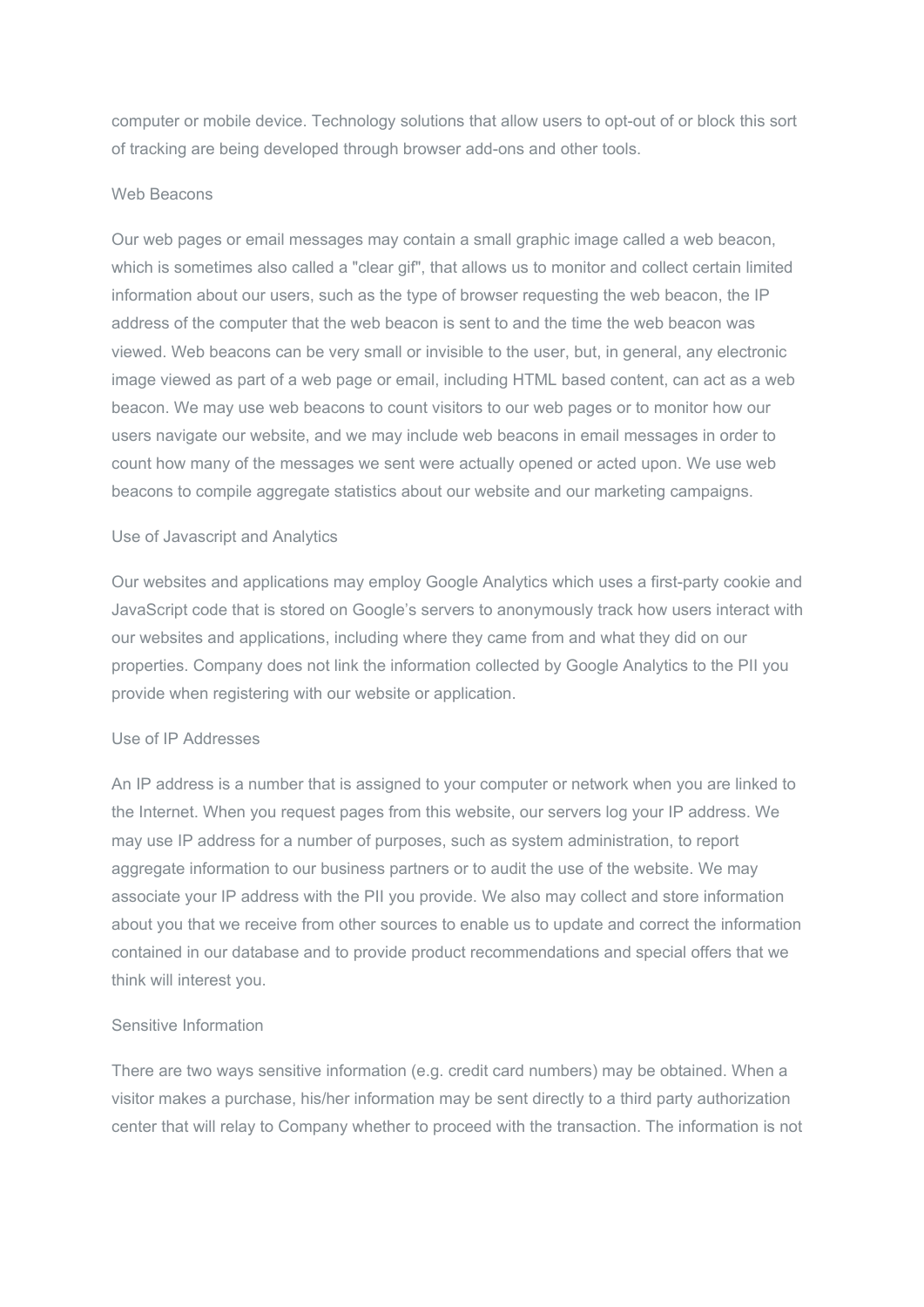at all stored in our system. The second way is when a visitor pre-orders merchandise. In this case, the information is sent to a non-public server and stored until the transaction is complete.

Company uses all possible efforts to ensure the safety of your sensitive information. No website, internet transmission, computer system or wireless connection is completely secure. Company cannot guarantee that unauthorized access, hacking, data loss, or other breaches will never occur. Your use of the Company website is at your own risk. Company urges you to take steps to keep your information safe by memorizing your password or keeping it in a safe place (separate from your account information), logging out of your account, and closing your web browser. In order to help us protect your sensitive information and PII further, you should be careful about providing your password to others.

Whenever you give Company sensitive or confidential information, Company will take commercially reasonable steps to protect the information by establishing a secure connection with your web browser. Company uses the Security Socket Layer ("SSL"), an industry standard security protocol for encrypting sensitive information. Unfortunately, no security measures are perfect or impenetrable and data transmission over the Internet cannot be guaranteed 100% secure. We cannot and do not ensure or warrant the security of any information you transmit to Company and you do so at your own risk. Unless otherwise specified herein or on the site where you make a purchase, credit card numbers are used only for payment processing and are not retained for marketing purposes.

#### External Links

Company may contain links to, or advertisements about, non-Company websites. Other sites may also reference, advertise, or link to Company websites. Company does not endorse or sponsor other websites, is not responsible for the privacy practices or the content of non-Company sites, expressly disclaims any statements or assertions made on such websites, and denies all liability associated with your use of, and the content on, such other websites and advertisements. Please be advised that the practices described in this Privacy Policy do not apply to information gathered through other websites. We encourage you to be aware of when you leave this website and to read the privacy policies of each and every website that you visit.

#### Consent to Processing in the United Kingdom

This website is operated in the United Kingdom. By providing any information to Company, all users, including, without limitation, users in the member states of the European Union, Canada or elsewhere outside of the United Kingdom, fully understand and unambiguously consent to this Privacy Policy. By using our website, participating in any of our services and/or providing us with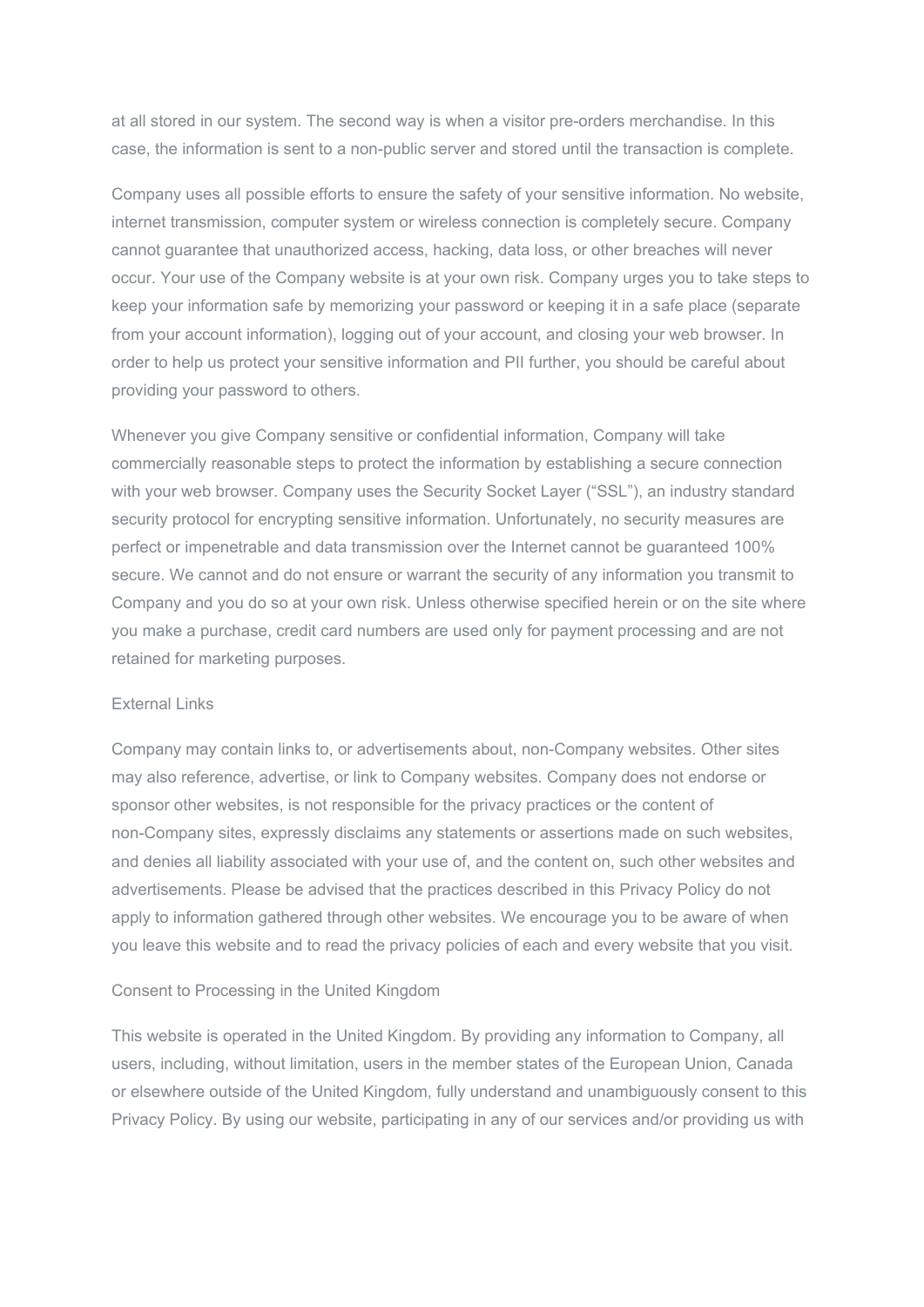your information, you consent and agree to the collection, transfer, storage and processing of your information to and in the United Kingdom.

## Sharing Information

We may provide information to select outside companies when we believe their products or services may be of interest to you. If you opt in to receive communications from a third party, your information will be subject to the third party's privacy policy and not this Privacy Policy. Therefore, if you later decide that you do not want that third party to use your information, you will need to contact the third party directly. In addition, Company may share your PII with third parties under the following circumstances:

Third parties providing services on our behalf: We may engage third parties to perform services in connection with the operation of our business. Examples of these services include: (a) payment processing and authorization, (b) fraud protection and credit risk reduction, (c) product customization, (d) order fulfillment, (e) shipping, (f) marketing and promotional material distribution, (g) website evaluation, (h) data collection, storage, management, analysis and, where applicable, cleansing, and (i) any other services designed to assist us in maximizing our business potential. These third parties may have access to this website's user information, including PII, to the extent it is needed to perform their duties and functions.

Company Security: We may release information about our users, including PII, when legally required to do so, at the request of governmental authorities conducting an investigation, or to verify or enforce compliance with the policies governing our website and applicable laws. We may also disclose such user information whenever we believe disclosure is necessary to protect the rights, property or safety of Company, or any of our respective affiliates, business partners, customers or others.

Aggregate Information: We may disclose non-identifying, aggregated user statistics to third parties for a variety of purposes, including describing our services to prospective partners and other third parties. Examples of such non-personal information include the number of users who visited this website during a specific time period or purchased a specific product through this website.

Promotions: If you choose to enter a contest, sweepstakes or promotion, your PII may be disclosed to third parties in connection with such promotion, including without limitation for purposes of posting your entry with attribution or otherwise as permitted in the official rules for the promotion in question, fulfilling your prize or including your name on a winners list. Also, by entering a promotion, we may require you to consent to the use of your PII or other information, such as name, voice or likeness, in advertising, promotional and marketing materials. In addition,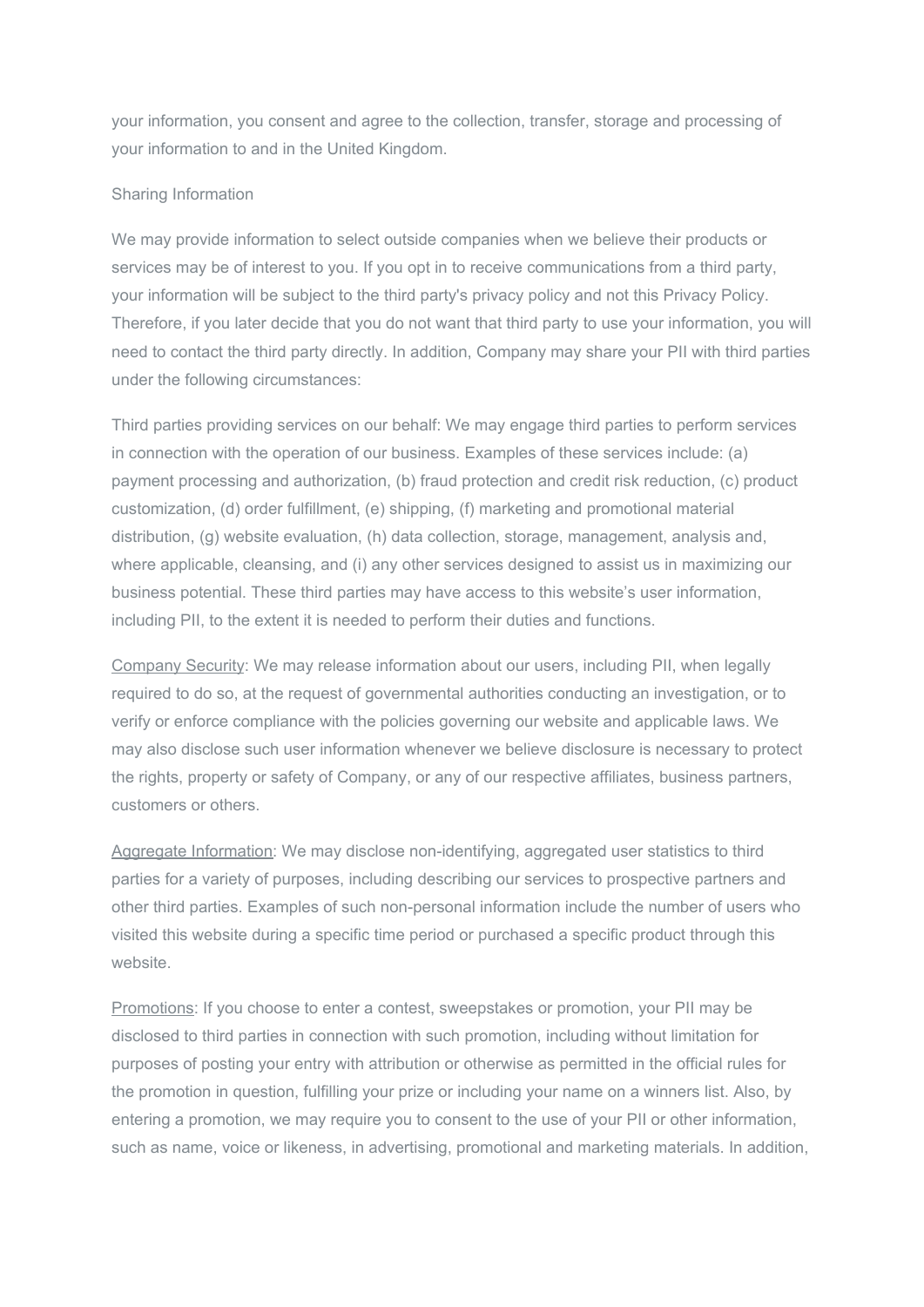we may offer certain promotional content, such as a sweepstakes, sponsored by or co-branded with a third party, who may obtain the PII that you submit.

Corporate change: In addition, we reserve the right to disclose, share and/or otherwise transfer user information, including without limitation PII, in connection with a corporate merger, acquisition, consolidation, the sale of a portion of our business or the sale of substantially all of Company's assets, or other fundamental corporate change, whatever form it may take. You will be notified via email or prominent notice on our website prior to a change of ownership or control of your personal information, if your personal information will be used contrary to this policy. For clarification and the removal of doubt, Company specifically reserves the right to transfer or share a copy of PII collected pursuant to this Privacy Policy from this website, off-line or otherwise, to the buyer of that portion of its business relating to that information.

## Third Party Advertisements

We may from time to time use various outside ad-serving or other companies to serve advertisements on our website. In the process of serving advertisements, such companies may use cookies, and may use information about your visits to our website and other websites in order to provide advertisements on our website about products and services that may be of interest to you. By delivering ads on our website, and the use of cookies, the ad-server is able to record what ads a user has seen, and what pages the user was viewing when the ads were delivered. This web usage information may be combined with other ad delivery information the ad-server has collected from your visits to our website and other websites not affiliated with Company. This non-personally identifiable information is used as part of the ad-serving process for reporting, and to select and direct the ads you see on our website and on other websites not affiliated with us.

Some of these third party advertising service providers may participate in the Network Advertising Initiative's Opt-Out Tool, located at

[http://www.networkadvertising.org/managing/opt\\_out.asp,](http://www.networkadvertising.org/managing/opt_out.asp%22) and/or the Self-Regulatory Program for Online Behavioral Advertising, located at [http://www.aboutads.info/choices.](http://www.aboutads.info/choices) Please click on the links to these tools to learn more about your choices.

How Can I Access, Correct and Update Personal Information?

You can access, correct and update certain personal information that you have provided to us by emailing us at maya@equality-talent.com. Please be aware that we will process your request as quickly as we reasonably can, but it may not be possible to update our systems immediately. In addition, you should be aware that it is not always possible to completely remove or delete all of your information from our databases without some residual data because of backups and other reasons.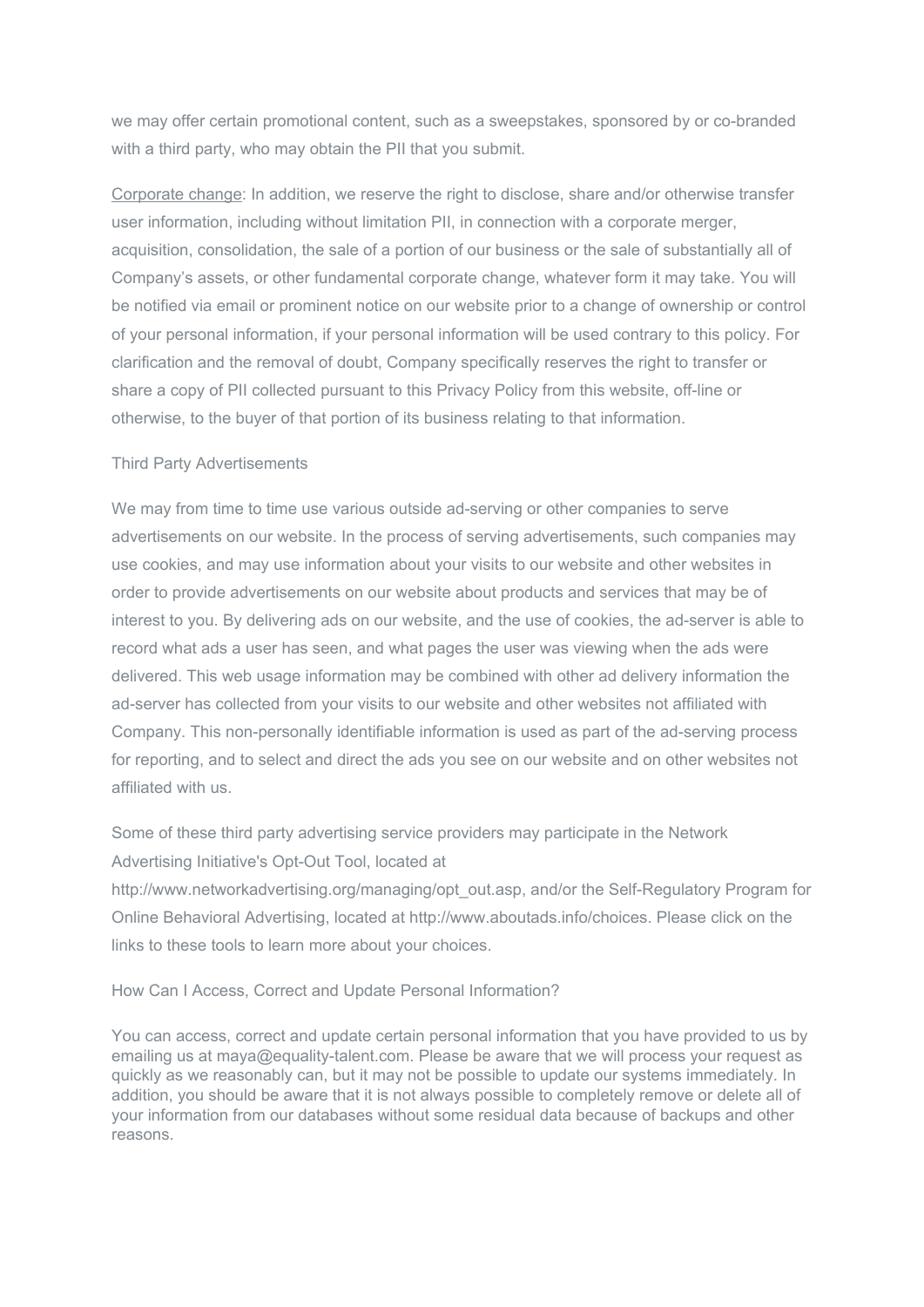#### Your Choices/Unsubscribe

You will have an opportunity to unsubscribe from receiving promotional material from this website by clicking on an "unsubscribe" hyperlink contained in promotional emails we send you. Additionally you may email us at maya@equality-talent.com. Because customer lists often are prepared well in advance of an offering (sometimes a few months before the offer is made), you may continue to receive some offers after you send us a request not to use your information for specified marketing purposes. Please be aware that we will process your request as quickly as we reasonably can, but it may not be possible to update our systems immediately. We appreciate your patience and understanding in giving us time to carry out your request.

Even if you are removed from any such list, if you order online, we will send you an email confirming your order and may need to contact you by phone, email, or regular mail if we have questions about your order. In addition, you should be aware that it is not always possible to completely remove or delete all of your information from our databases without some residual data because of backups and other reasons.

If you want to opt out of having your PII shared with third parties for marketing purposes, you must consistently opt-out at each of our websites where you register and whenever you provide PII to us. Please bear in mind that this opt-out choice for "third parties" will not apply to Company, Company licensees and/or co-branding participants, as set forth below. Please also keep in mind that any opt-out choices you make will not apply in situations where (a) you either have made, simultaneously make, or later make a specific request for information from us, or (b) Company uses your PII for either operational purposes (e.g., to complete transactions requested by you, or to send you administrative communications either about your account with us or about features of our websites, including any future changes to this Privacy Policy, or any other policy or terms that affect you and your use of our website) or fulfillment purposes (e.g., sharing with companies that facilitate communications and transactions with you).

Finally, if you do not exercise your opt-out choices upon registration or otherwise at the time the PII is provided, it may take some time to process your opt-out choices. Our systems require time to update, and promotional mailings using PII shared before your opt-out may already be in process. Thus, your PII might continue to be shared with third parties for promotional purposes for some time after you make your request. For similar reasons, if your PII is shared with a third party, Company largely or completely loses control over how that information is used. Thus, even after you have opted out of allowing us to share your PII, you might continue to receive promotional materials from third parties unless and until you duly register your opt-out request with each third party in question.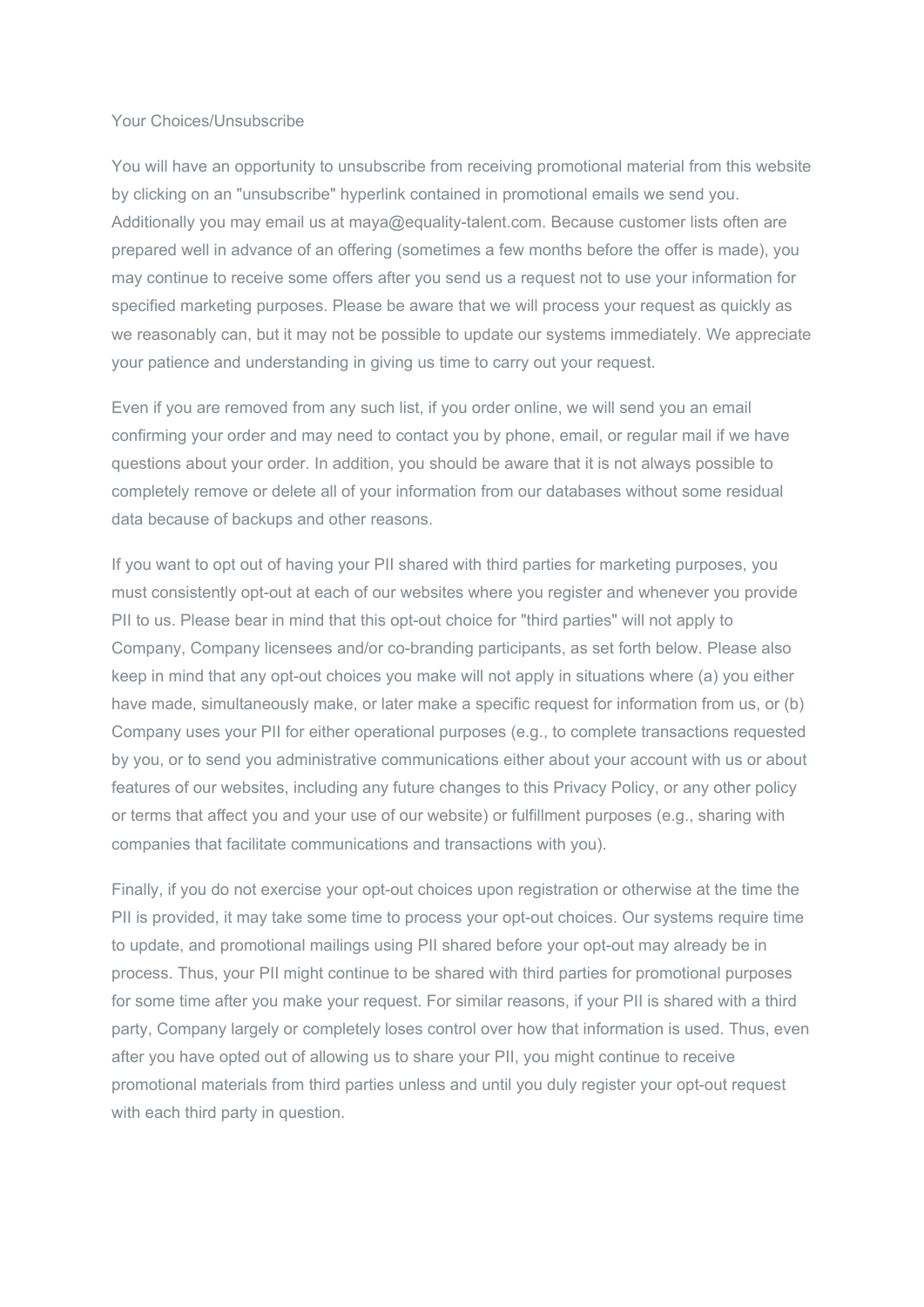If you would like further information in relation to your legal rights under applicable law or would like to exercise any of them, please contact us using the information in the "Contact Us" section below at any time. Your local laws may provide you:

- the right to request information regarding how your personal data is processed;
- the right to have your personal data rectified if inaccurate or out of date;
- the right to have your personal data erased in certain limited circumstances;
- the right to object to certain processing or to have certain processing restricted;
- the right to have your personal data transferred from one data controller to another;
- the right to revoke your consent to the processing of your information; and
- the right to lodge a complaint with your national data protection regulator.

We will consider all requests and provide our response within the time period stated by applicable law. Certain information may be exempt from such requests in some circumstances, which may include if we need to keep processing your information for our legitimate interests or to comply with a legal obligation. We may request you provide us with information necessary to confirm your identity before responding to your request.

You have the right to make a complaint at any time to the relevant regulatory authority in respect of data protection issues. We would, however, appreciate the chance to deal with your concerns before you approach the regulator so please contact us in the first instance.

## Data Retention

We will process your personal data for no longer than is necessary to fulfill the purposes outlined in this Privacy Policy, unless a longer retention period is required or allowed by law.

To determine the appropriate retention period for personal data, we consider the amount, nature, and sensitivity of the personal data, the potential risk of harm from unauthorized use or disclosure of your personal data, the purposes for which we process your personal data and whether we can achieve those purposes through other means, and the applicable legal requirements. In some circumstances we may anonymize your personal data (so that it can no longer be associated with you) for research or statistical purposes in which case we may use this information indefinitely without further notice to you.

## Forums/Message Boards

Please review our restrictions on use and guidelines for user forums in our Terms of Use. In addition, please note that this Privacy Policy does not apply to any information you may disclose publicly in user forums (such as chat rooms, message boards, or similar web pages). You should keep in mind that whenever you publicly disclose information about yourself online, that